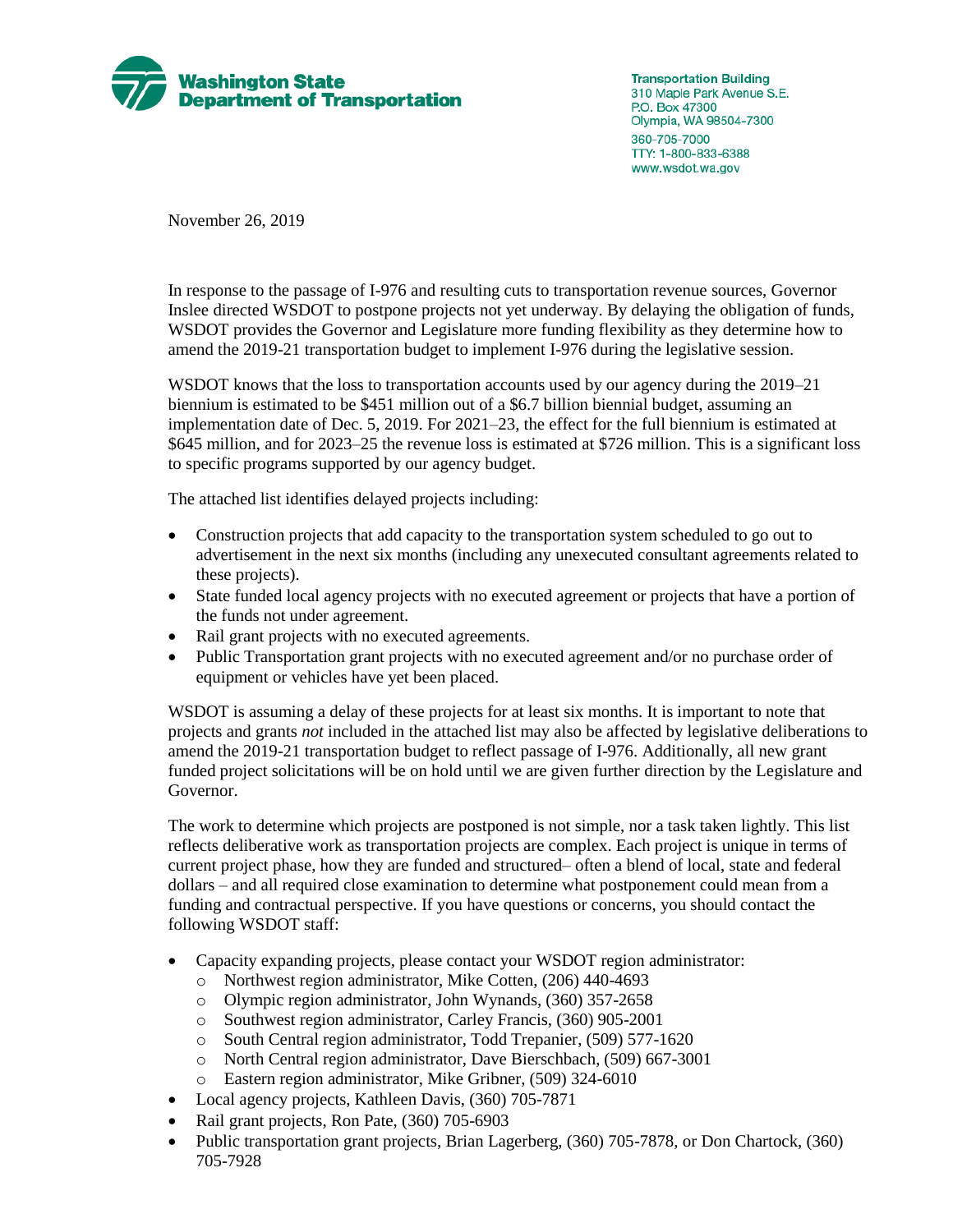November 26, 2019 Page Two

This list does not include preservation, specific safety-related projects, fish passage, or specific grant projects designed to serve or keep vulnerable populations safe. Preservation and safety projects will move forward and are critical to the safe operation of our multimodal transportation system. Fish passage projects are also moving forward to ensure the state meets the federal court injunction deadline. Grant projects that are designed to serve or keep vulnerable populations safe include programs such as bike/ped safety grants, safe routes to school grants and public transportation programs like state special needs and rural mobility grants.

We are all navigating a challenging situation. It will be months before we have a definitive plan in the form of an amended 2019-21 transportation budget by the Legislature and the Governor. My commitment to you is an open, two-way dialogue as we move forward into the legislative session.

Sincerely,

Roger Millar, P.E., FASCE, FAICP Secretary of Transportation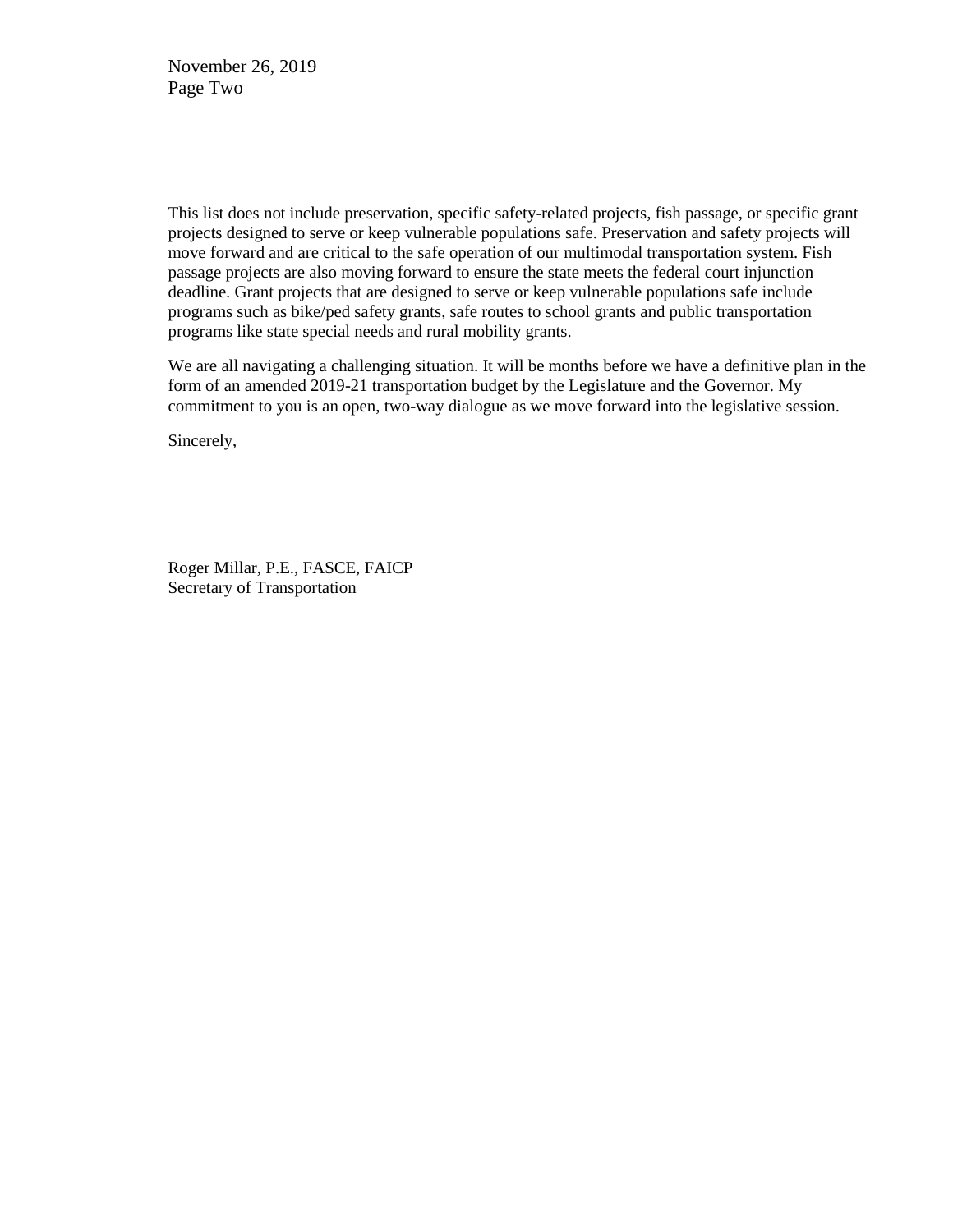#### **WSDOT 6 Month Construction Project Deferral List** 11/26/19

| Project<br><b>Number</b><br>(PIN) | <b>Project Title</b>                                                    | <b>State</b><br>Route | Work<br><b>Item</b><br>(WIN) | Contract                            | <b>Contract</b><br><b>Size</b><br>(in millions) |
|-----------------------------------|-------------------------------------------------------------------------|-----------------------|------------------------------|-------------------------------------|-------------------------------------------------|
| 501213X                           | US 12/Nine Mile Hill to Frenchtown Vic - Build New Highway              | 12                    | E01213X                      | <b>Build New Highway</b>            | 100M-200M                                       |
| 109065K                           | I-90/Raging River Bridge to Bandera Vic - Stormwater Retrofit           | 090                   | A09065K                      | <b>Stormwater Retrofit</b>          | $1M-2M$                                         |
| 809936E                           | SR 99/S King St Vic to Roy St - Viaduct Replacement                     | 099                   | U09904D                      | <b>S</b> Surface Street Connections | 10M-15M                                         |
| 501213X                           | US 12/Nine Mile Hill to Frenchtown Vic - Build New Highway              | 12                    | E01218V                      | <b>Irrigation Relocation</b>        | under 1M                                        |
| 100591R                           | I-5/Northbound On-Ramp at Bakerview - Improvements                      | 005                   | A53904B                      | <b>Mitigation Site</b>              | under 1M                                        |
| 509093B                           | I-90/Easton Hill to W Easton I/C WB - Replace Bridge and Build Detour   | 090                   | E09093B                      | Replace Bridge-Build Detour         | 10M-15M                                         |
| 316132A                           | SR 161/31st Ave SW Overpass - Improvements                              | 161                   | C16132B                      | Widening & Interchange Impr.        | under 1M                                        |
| 539504O                           | US 395/Ridgeline Drive - Construct Interchange                          | 395                   | E39504O                      | <b>Construct Interchange</b>        | 10M-15M                                         |
| 150907E                           | SR 509/I-5 & SR 516 I/C to 28th/24th Ave S - SR 509 Completion Stage 1  | 509                   | A50907E                      | Widening & Toll Lanes               | 200M-300M                                       |
| 509016O                           | I-90/Canyon Rd Interchange - EB Ramp Terminal Improvements              | 090                   | E09016O                      | <b>Compact Roundabout</b>           | under 1M                                        |
| 600015F                           | US 395/NSC Spokane River to Columbia - Shared Use Path                  | 000                   | F00015F                      | <b>Shared Use Path</b>              | 10M-15M                                         |
| 500009W                           | I-90, US 97 & SR 970 Ellensburg Vic - CED Planning and Mitigation       | 970                   | E00009W                      | Reach Assessment/Gap Analysis       | under 1M                                        |
| 100591R                           | I-5/Northbound On-Ramp at Bakerview - Improvements                      | 005                   | A00591R                      | <b>Construct NB On-Ramp</b>         | $4M-5M$                                         |
| 100521X                           | I-5/NB Seneca St to Olive Way - Mobility Improvements                   | 005                   | A00522W                      | <b>Add Additional Lane</b>          | 15M-20M                                         |
| 401419B                           | SR 14/E of Bingen - Port of Klickitat Access Improvements               | 014                   | D01419B                      | Grade separated Rail Crossing       | 10M-15M                                         |
| 600015M                           | US 395/NSC Sprague Ave to Spokane River                                 | 395                   | F00015L                      | <b>Construct New Lanes</b>          | 45M-50M                                         |
| 450119A                           | SR 501/I-5 to Port of Vancouver - Intersection and Profile Improvements | 501                   | D50120A                      | Roadway Improvements                | $4M-5M$                                         |
| 100910K                           | SR 9/SR 204 Intersection - Improvements                                 | 009                   | A00910M                      | <b>Additional NB Lane</b>           | 5M-10M                                          |
| 609049L                           | I-90/Barker to Harvard - Improve Interchanges and Local Roads           | 090                   | F09049L                      | <b>Connect Local Roads</b>          | $1M-2M$                                         |
| 609049M                           | I-90/Barker Rd Intersection Improvements                                | 090                   | F09049M                      | EB Off-Ramp Roundabout              | $1M-2M$                                         |
| 609067D                           | I-90/Medical Lake I/C to Geiger Field I/C - Reconstruction - Phase 2    | 090                   | F09067D                      | <b>Upgrade Interchange</b>          | 5M-10M                                          |
| 852005E                           | SR 520/I-5 Interchange - Improvement                                    | 520                   | U52005E                      | <b>HOV Ramp connection</b>          | 60M-70M                                         |
| 609049R                           | I-90/Barker to Harvard - WB on-Ramp Improvement                         | 090                   | F09049R                      | WB ramp improvements                | $2M-3M$                                         |
| 609049S                           | I-90/Barker to Harvard - Add Lane Harvard Rd Bridge                     | 090                   | F09049S                      | Add Lane to Bridge                  | $3M-4M$                                         |
| 539503X                           | US 395/Pasco - Flamingo Mobile Home Park Noise Walls                    | 395                   | E39503X                      | <b>Install Noise Walls</b>          | $2M-3M$                                         |
| 524003O                           | SR 240/Richland Corridor Improvements                                   | 240                   | E24003O                      | <b>Intersection Improvements</b>    | $1M-2M$                                         |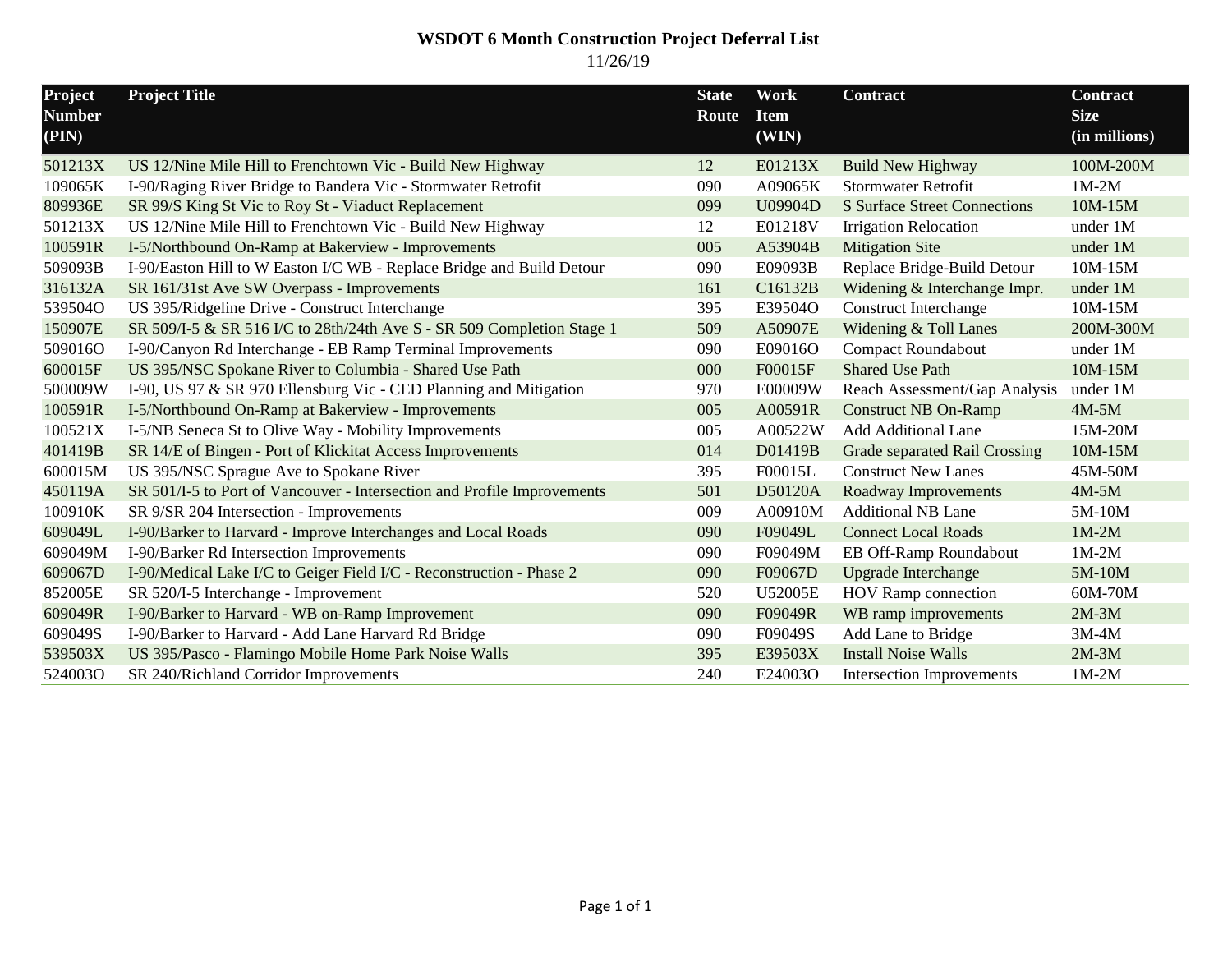# **State Funded Local Agency Projects Deferral List**

11/26/19

| Project              | <b>Lead Agency</b>       | <b>Project Title</b>                                    | <b>State Funding</b> | <b>Comments</b>                                   |
|----------------------|--------------------------|---------------------------------------------------------|----------------------|---------------------------------------------------|
| <b>Number (PIN)</b>  |                          |                                                         | (in thousands)       |                                                   |
| L2000065             | <b>Battle Ground</b>     | SR 502/Main Street Project/Widening                     |                      | 5,206 Construction not under agreement            |
| L2000120             | Bellingham               | Orchard Drive Extension (Birchwood Ave)                 | 9,727                | Construction not under agreement                  |
| L2000328             | Bingen                   | Bingen Walnut Creek & Maple Railroad Crossing           | 800                  |                                                   |
| L2000339             | <b>Bremerton</b>         | SR 303 Warren Ave Bridge Pedestrian Improvements        | 1,500                |                                                   |
| L2000274             | Chelan                   | <b>Traffic Improvements</b>                             |                      | 193 Construction not under agreement              |
| L2220059             | Covington                | SR 516 Jenkins Creek to 185th Pl SE                     |                      | 13,010 Construction not under agreement           |
| L2000104             | Covington                | <b>Covington Connector</b>                              |                      | 22,360 Construction not under agreement           |
| L1000224             | DuPont                   | Dupont-Steilacoom Rd Improvements                       | 3,900                |                                                   |
| L1000283             | Federal Way              | South 314th St Improvements                             | 300                  |                                                   |
| L1000087             | Fife                     | I-5/Port of Tacoma Interchange                          | 16,200               | Stage 2 Construction not under agreement          |
| L1000249             | Island Co.               | Clinton to Ken's Corner Trail                           | 860                  |                                                   |
| L1000182             | Issaquah                 | SR 900-12th Ave NW Enhanced Turning Capacity            | 1,500                |                                                   |
| L2000263             | Kenmore                  | SR 522 Crossing Study                                   | 500                  |                                                   |
| <b>WLBTRSTL</b>      | King Co.                 | <b>Wilburton Trestle</b>                                | 2,500                |                                                   |
| G2000078             | King Co.                 | Redmond Ridge NE Roundabout                             | 800                  |                                                   |
| L2000277             | Klickitat Co.            | Courtney Road                                           | 1,500                |                                                   |
| L1000244             | <b>Lake Forest Park</b>  | SR 104 / 40th Place NE Roundabout                       | 650                  |                                                   |
| L1000282             | Lewis Co.                | Mickelson Parkway                                       | 750                  |                                                   |
| L1000222             | Longview                 | <b>Beech Street Extension</b>                           | 1,000                |                                                   |
| N52400R              | Lynnwood                 | 196th Street SW (SR 524: 48th Ave-37th Ave)             | 9,985                | Construction not under agreement                  |
| L2000242             | Marysville               | Centennial Trail Connector - Phase 3                    | 463                  | Construction not under agreement                  |
| L1000195             | <b>Mountlake Terrace</b> | Main Street Revitalization                              | 360                  |                                                   |
| L2000066             | Pasco                    | <b>Lewis Street Overpass</b>                            | 13,600               | Construction not under agreement                  |
| L <sub>2000205</sub> | Port of Centralia        | I-5 / Mellen Street Connector                           | 6,843                | Construction not under agreement                  |
| L2000262             | Port of Vancouver        | Columbia River Renaissance Trail Connection             | 500                  |                                                   |
| N30500R              | Poulsbo                  | Noll Road South Segment                                 |                      | 5,359 WSDOT CWA contribution -Construction not    |
|                      |                          |                                                         |                      | under agreement 12/2019 Ad 18M                    |
| L1000081             | Redmond                  | <b>Community Facilities District Improvements</b>       |                      | 1,819 Stage 4 Construction request scope change - |
|                      |                          |                                                         |                      | 12/2019 Ad 17M-18M                                |
| L1000250             | Renton                   | I-405/44th Gateway Signage & Green-Scaping Improvements | 210                  |                                                   |
| L1000193             | Renton                   | Bronson Way Bridge - Seismic Retrofit and Painting      |                      | 2,380 Construction not under agreement            |
| L2000132             | Richland                 | <b>Duportail Street Bridge</b>                          |                      | 1,685 Stage 2 Construction not under agreement    |
| L1000284             | Ridgefield               | Ridgefield South I-5 Access Planning                    | 250                  |                                                   |
| L1000094             | Sammamish                | Issaquah-Fall City Road                                 |                      | 1,500 Stage 2 Construction not under agreement    |
| L1000260             | Shelton                  | Wallace Kneeland and Shelton Springs Road Intersection  | 650                  |                                                   |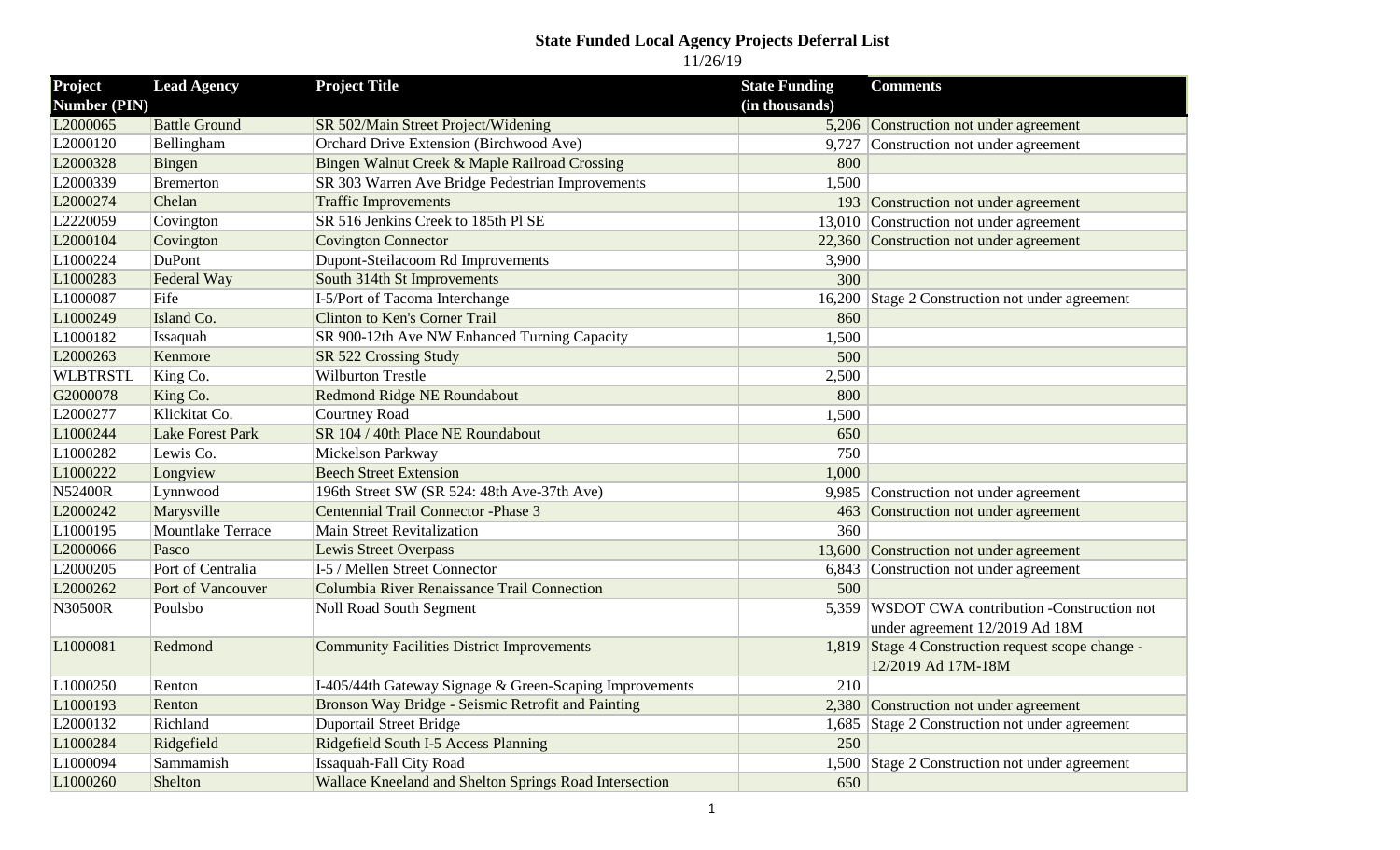# **State Funded Local Agency Projects Deferral List**

11/26/19

| Project              | <b>Lead Agency</b> | <b>Project Title</b>                            | <b>State Funding</b> | Comments                                                 |
|----------------------|--------------------|-------------------------------------------------|----------------------|----------------------------------------------------------|
| Number (PIN)         |                    |                                                 | (in thousands)       |                                                          |
| L1000148             | Shoreline          | <b>SR 523 - 145th Street</b>                    | 12,500               |                                                          |
| L <sub>2000272</sub> | Stanwood           | 90th Avenue NW Extension (Viking Ave)           | 500                  | Construction not under agreement - 12/2019 Ad<br>$3M-4M$ |
| L1000285             | Washougal          | Washougal 32nd St Underpass Design & Permitting | 300                  |                                                          |
| L <sub>2000342</sub> | Yakima             | 48th / Washington Improvements                  | 650                  |                                                          |
| L2000341             | Yakima             | 72nd / Washington Improvements                  | 000,                 |                                                          |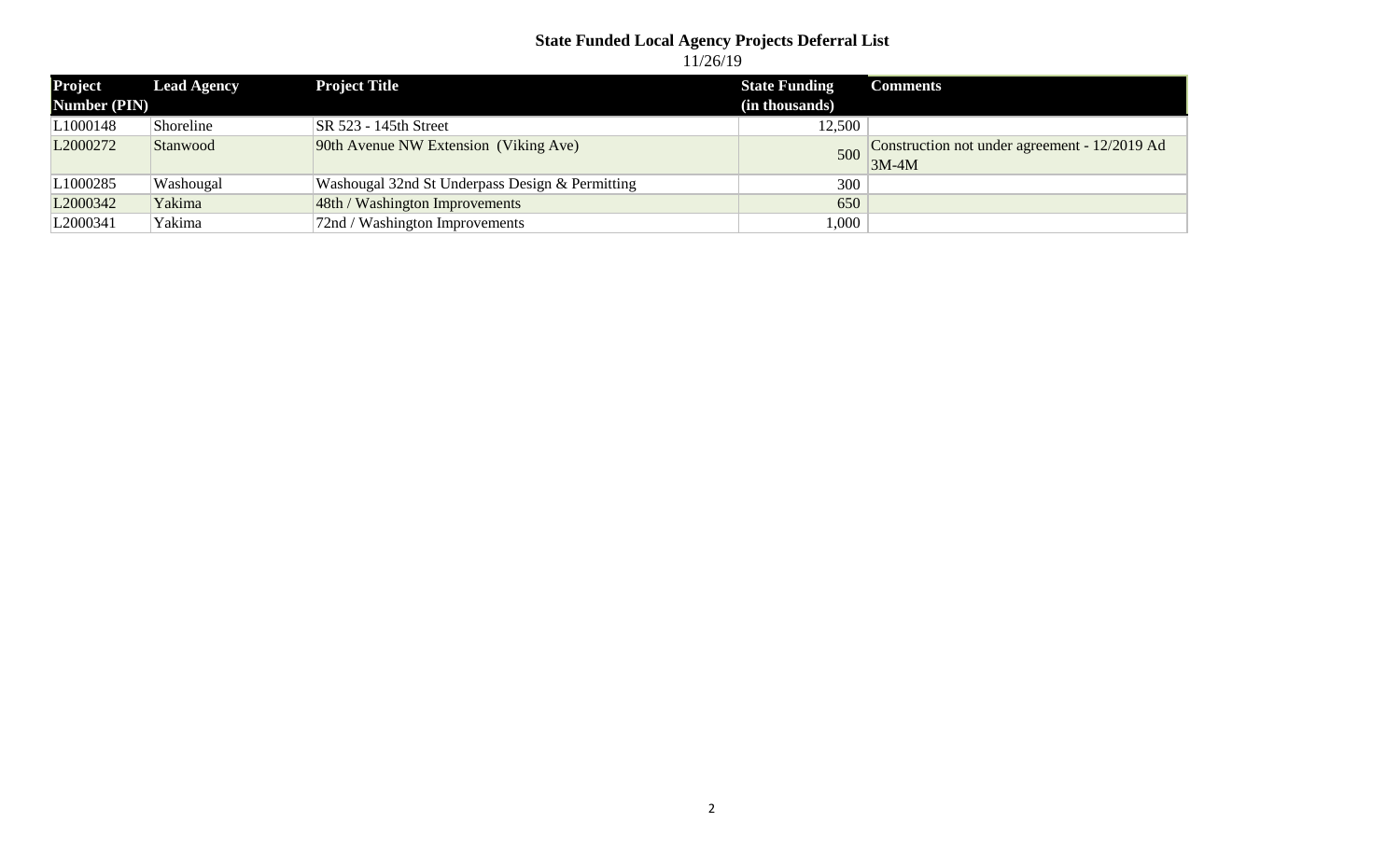#### **Rail Grant Project Deferral List** 11/26/19

| <b>Project</b><br><b>Number</b><br>(PIN) | <b>Lead Agency / Grant Recipient</b>    | <b>Project Title</b>                                              | <b>State</b><br><b>Funding</b><br>(in thousands) |       |
|------------------------------------------|-----------------------------------------|-------------------------------------------------------------------|--------------------------------------------------|-------|
| 700401A                                  | Spokane Spangle & Palouse Railway       | SSPR- Marshall to Oaksdale Track Rehab (2019 FRAP)                | \$                                               | 780   |
| 700602A                                  | Washington Eastern Railway              | Washington Eastern - Track Rehab - MP11-24, 37-57 (2019 FRAP)     | \$                                               | 812   |
| 720201A                                  | Columbia Walla Walla Railroad           | Columbia Walla Walla Railroad - Aggregate Hopper Cars (2019 FRAP) | \$                                               | 312   |
| 744210A                                  | <b>Puget Sound and Pacific Railroad</b> | Puget Sound & Pacific Railroad - Hoquiam Bridge (2019 FRAP)       | \$                                               | 874   |
| 741001A                                  | Connell                                 | <b>Connell Rail Interchange - Construction</b>                    | \$                                               | 9,550 |
| 710422A                                  | Spokane International Airport           | Spokane Airport Transload Facility                                | \$                                               | 500   |